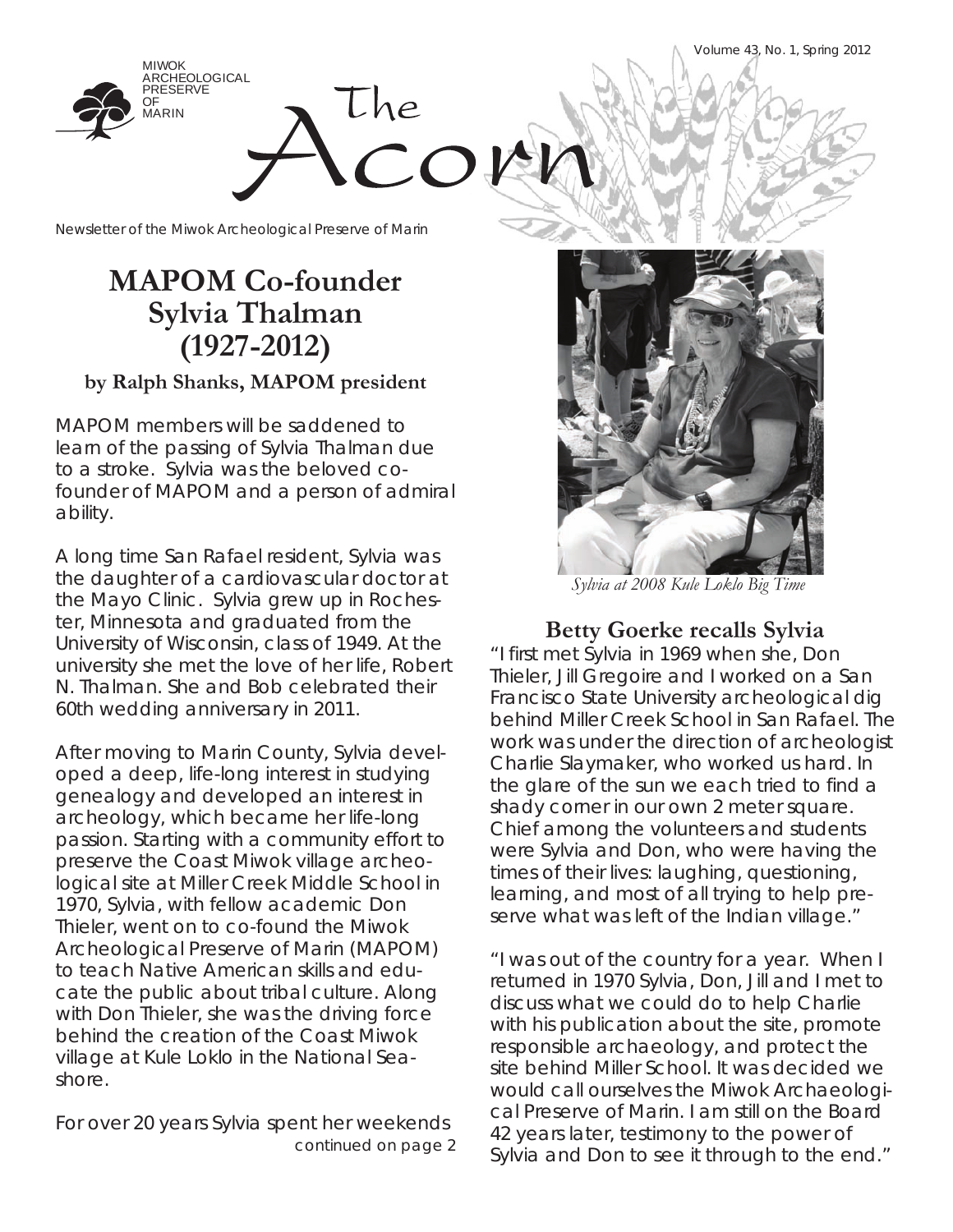## **Sylvia Thalman**

*continued from page 1*

at Kule Loklo, teaching as a part of a curriculum of Indian skills classes. Sylvia is remembered by many for teaching countless visitors how to make beads out of seashells, how to start cooking fires using traditional Miwok hand tools and showing visitors the reconstructed Coast Miwok village. Sylvia worked closely with California Indian experts and scholars researching the genealogy of the remaining Coast Miwok Indian people in a body of work that led to federal recognition of the Federated Indians of Graton Rancheria, an independent tribe. For her efforts, the tribe designated her an Honorary Elder of the Federated Indians of Graton Rancheria. Sylvia co-authored Interviews with Tom Smith and Maria Copa with Mary E.T. Collier, The Coast Miwok Indians of the Point Reyes Area, as well as several scholarly papers on Miwok traditional skills, genealogies and records of internments.

In 2005, Sylvia received the Bay Area Jefferson Award from the American Institute for Public Service for her work to increase awareness of the Coast Miwok Indians and for making a difference in her community.

Sylvia is survived by her husband, Robert N. Thalman, her children, Mark C. Thalman (Danielle), Heidi T. Myron (Wayne), Leslie Thalman and David B. Thalman (Ann), her brothers David Barker and Robert Barker, her six grandchildren and her six great grandchildren.

A celebration of Sylvia's life will be held at the Corinthian Yacht Club, 43 Main Street, Tiburon on March 4 from 2 to 4 pm. MAPOM members are urged to attend.

In lieu of flowers, Sylvia's family requests that donations should be sent to:

Miwok Archeological Preserve of Marin (MAPOM)

Box 481, Novato CA 94948, or to your favorite charity.

## **In memory of Gae Canfield (1931-2011)**

Gae was a valued Board member of MAPOM for many years. We appreciated her thoughtful ways, her sweet disposition and kindness to all. Best known as an artist, her pictures were exhibited in numerous shows.

Gae also wrote articles and poetry for poetry magazines. Gae was a librarian for over 10 years at Richmond Unified School District, the author of "Sarah Winnemucca of the Northern Paiutes," published by the Univ of Oklahoma Press, and more recently "The Tin Cup" a children's story. We will miss her. *Betty Goerke*



MIWOK ARCHEOLOGICAL PRESERVE OF MARIN

*The Acorn* is produced and distributed semi-annually by the Miwok Archeological Preserve of Marin. MAPOM is a volunteer based, nonprofit 501 (c) (3) organization and welcomes new members and public input. We also encourage members to join our Board of Directors and help our ongoing mission to educate with MAPOM programs such as the California Indian Skills classes, and through our publications.

Annual MAPOM membership fees are \$10 for seniors, full-time students and first-time MAPOM students; \$20 for individuals; and \$25 for families. *The Acorn* is received as a membership benefit. For more information and to join MAPOM, visit our website at www.mapom.org, or call (415) 472-3202.

### **MAPOM Board of Directors Officers**

Ralph Shanks, M.A., President Chris Coughlin, Vice President Frances Jaekle, Secretary Gene Buvelot, Treasurer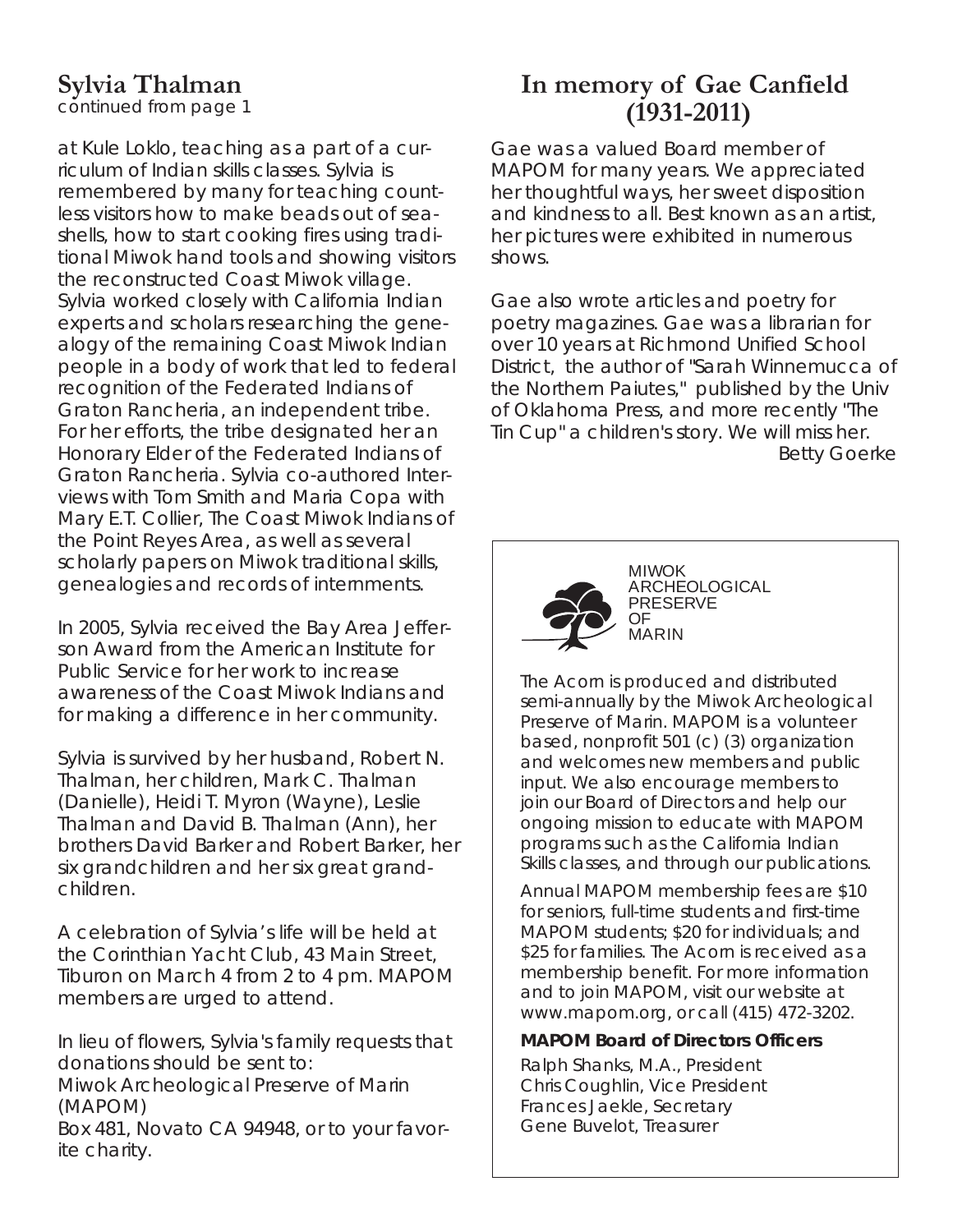### **What's Happening by John Littleton, Class Coordinator**

In tribute to the founders of MAPOM - our dear Sylvia Thalman not the least - and all those who have contributed so much of their time and energy over the past years, we're partnering with the College of Marin Community Education Department to offer California Indian studies to a wider audience. We've outlined a series of eight classes to begin at the Kule Loklo Big Time on July 21st, 2012 and finish at Big Time a year later in 2013. The program can lead to a College of Marin Certificate of Completion in California Indian Studies for any who complete at least five of the eight classes. While the instructors are committed to the dates, nothing's set in stone as yet and changes may occur as we move along. The proposed program looks like this.

1. **The Introductory Class** Betty Goerke and Ralph Shanks will provide an overview of California Indian culture, history and basket weaving traditions. Big Time follows. Saturday, July 21, 2012 from 9:00-12:00 in the Point Reyes National Seashore.

2. **California Indian Baskets** Ralph Shanks will lead a field trip to the Hearst Museum in Berkeley to learn about their substantial basket collection. Thursday, August 16, 2012 from 9:00-1:00 at

the Hearst Museum

3. **Weaving A Pomo Style Coiled Willow and Sedge Basket** Ed Willie will offer a two day basket weaving experience at Kule Loklo. Saturday and Sunday, September 15-16 from 9:00-4:00 at Kule Loklo

4. **Introductory Flintknapping** Ken Peek will guide students as they work with obsidian and learn about stone tools. Saturday, October 20, 2012 from 9:00-4:00 at Kule Loklo.

5. **Indigenous Cultural Practices** John Littleton, will offer a broad overview of California Indian lifeways through the presentation of hands-on artifacts, storytelling, games, tools, foods, environmental ethos and worldview. The option to join in a Native led Roundhouse Solstice Ceremony that evening will be available. Saturday, December 22, 2012 from 9:00-4:00 at Kule Loklo.

6. **Introduction to Paleo Technology** Tamara Wilder will offer experiences in: making fire; weaving string; practicing with hunting tools; playing games; learning basic stone techniques: and grinding pine nuts. Saturday, March 16, 2013 from 9:00-4:00 at Kule Loklo.

### 7. **Petroglyphs and Miwok Cultural History**

Betty Goerke will guide participants up Ring Mountain to learn about its fascinating petroglyphs. She'll offer an appreciation for the local plants and animals that were utilized with an overview of the Miwok people who lived here. Saturday, May 18, 2013 from 9:00-1:00 in Tiburon.

8. **Present State of Tribal Affairs and the Certificate of Completion Ceremony** This final class will round the year with presentations of California Indian cultures today. The College of Marin Certificate of Completion Ceremony will then be held. Big Time follows. Saturday, July 20, 2013 from 9:00- 12:00.

Registration through the Community Education Offices won't be available until after May14th for the summer classes and August 6th for the fall offerings. You can enroll then at 415-485-9305 or at www.marin.edu/CommunityEducation.

Keep posted through our website at www.MAPOM.org. for updates. We hope you're as excited about this innovative program as we are.